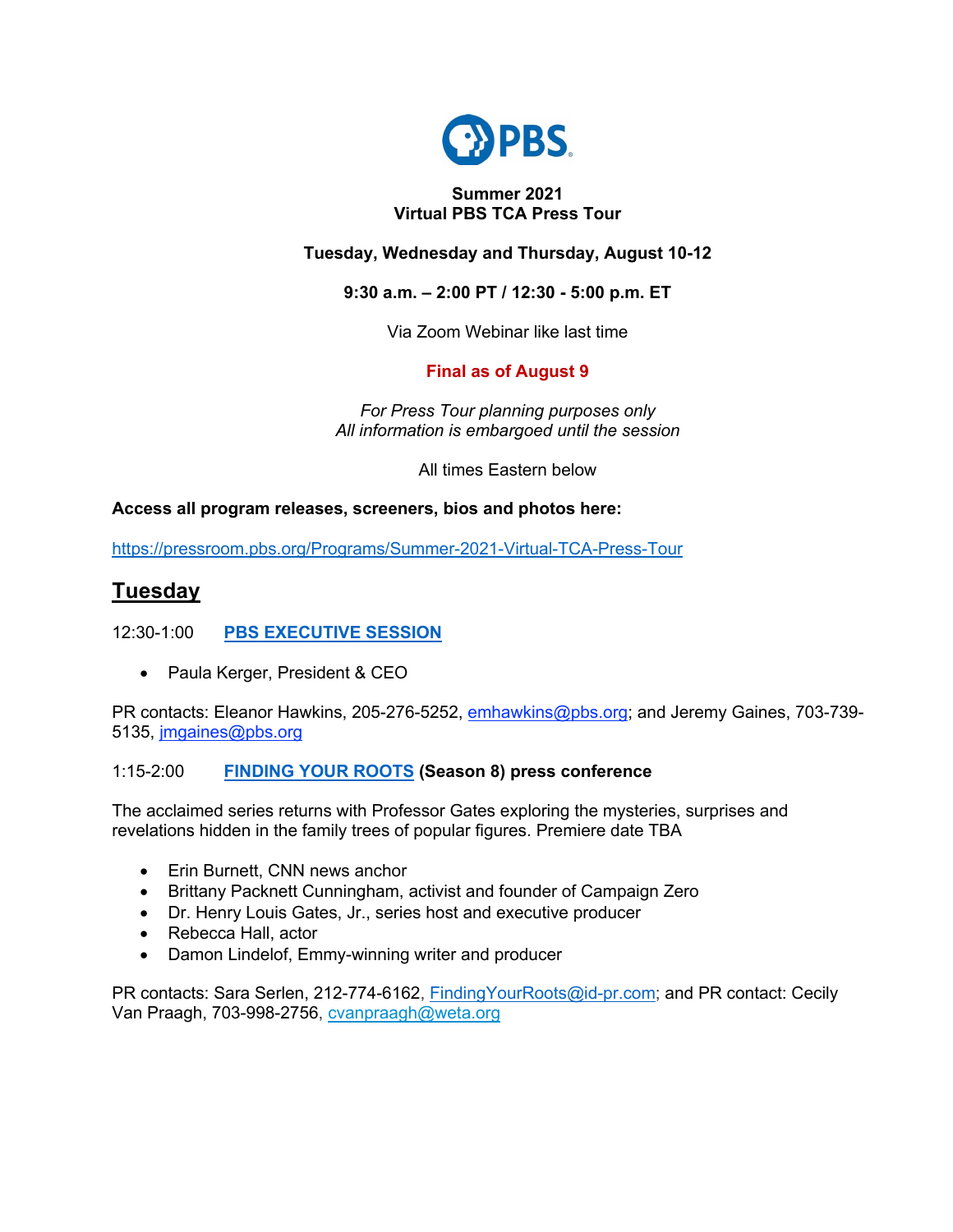#### 2:15-2:45 **GENERATION 9/11 press conference**

Among the victims of the terrorist attacks on September 11, 2001, were 105 expectant fathers. Two decades later, their children are coming of age. On the 20th anniversary of the events, GENERATION 9/11 focuses on seven children whose fathers died that day. Born at the dawn of the 21st century, they landed in a world where the 9/11 attacks initially drew the nation together. But by the time they entered high school, America was more divided than ever. Now entering adulthood, they move into the world with a new sense of responsibility that stems from their own tragedy. Premieres Tuesday, August 31, 9:00-11:00 p.m. ET

- Nick Gorki, featured participant
- Liz Mermin, director
- Dina Retik, featured participant
- John Smithson, creative director, Arrow Pictures
- Claudia Szurkowski, featured participant

PR contact: Lara Davidson, 703-739-5115, lkdavidson@pbs.org

#### 3:00-3:30 **AMERICAN VETERAN press conference**

AMERICAN VETERAN illuminates the veteran experience with a stunning range of voices from today and across the arc of American history. This multi-platform initiative traces the veteran experience through a broadcast series, podcast, and digital shorts. Every voice featured is a veteran's. From the citizen-soldiers returning from the American Revolution to today's warrior class, they tell a deeply moving story, highlighting personal remembrances, drawing civilian viewers into an unfamiliar culture, and highlighting the evolving relationship between Americans who have served in the military and those who have not. TV episode hosts are: TV host and former Marine Drew Carey; Iraq War Army veteran Senator Tammy Duckworth; actor, Vietnam War veteran (National Guard) and Native American (Cherokee) activist Wes Studi; and actor, motivational speaker and Army veteran, J.R. Martinez. Broadcast premiere Tuesdays, October 26, and November 2, 9 and 16, 9:00 p.m. ET

- J.R. Martinez, Army veteran and Episode 4 host ("The Reckoning")
- Major General Angela Salinas, Marine veteran and featured participant
- Judith Vecchione, co-executive producer
- Leah Williams, director and producer

PR contact: Cara White, 843-881-1480, cara.white@mac.com; Mary Lugo, 770-623-8190, lugo@negia.net; and Bara Levin, 617-300-5391, bara\_levin@wgbh.org

#### 3:45-4:15 **FRONTLINE "American Reckoning" press conference**

Emmett Till, James Chaney, Medgar Evers, and four little girls from Birmingham — these are the stories we know. But the Emmett Till Unsolved Civil Rights Crime Act lifted the veil on many more victims of racially motivated violence for whom there still has been no justice. The federal legislation mandated that the Justice Department and the FBI investigate and, when possible, prosecute unsolved civil-rights-era murders, and it gave families new hope after years of disappointment. But since the Act was passed, the Justice Department has made no new indictments, and has closed the majority of cases of 151 known victims, leaving open wounds, and perpetuating a sense of injustice. In partnership with Retro Report, "American Reckoning" is the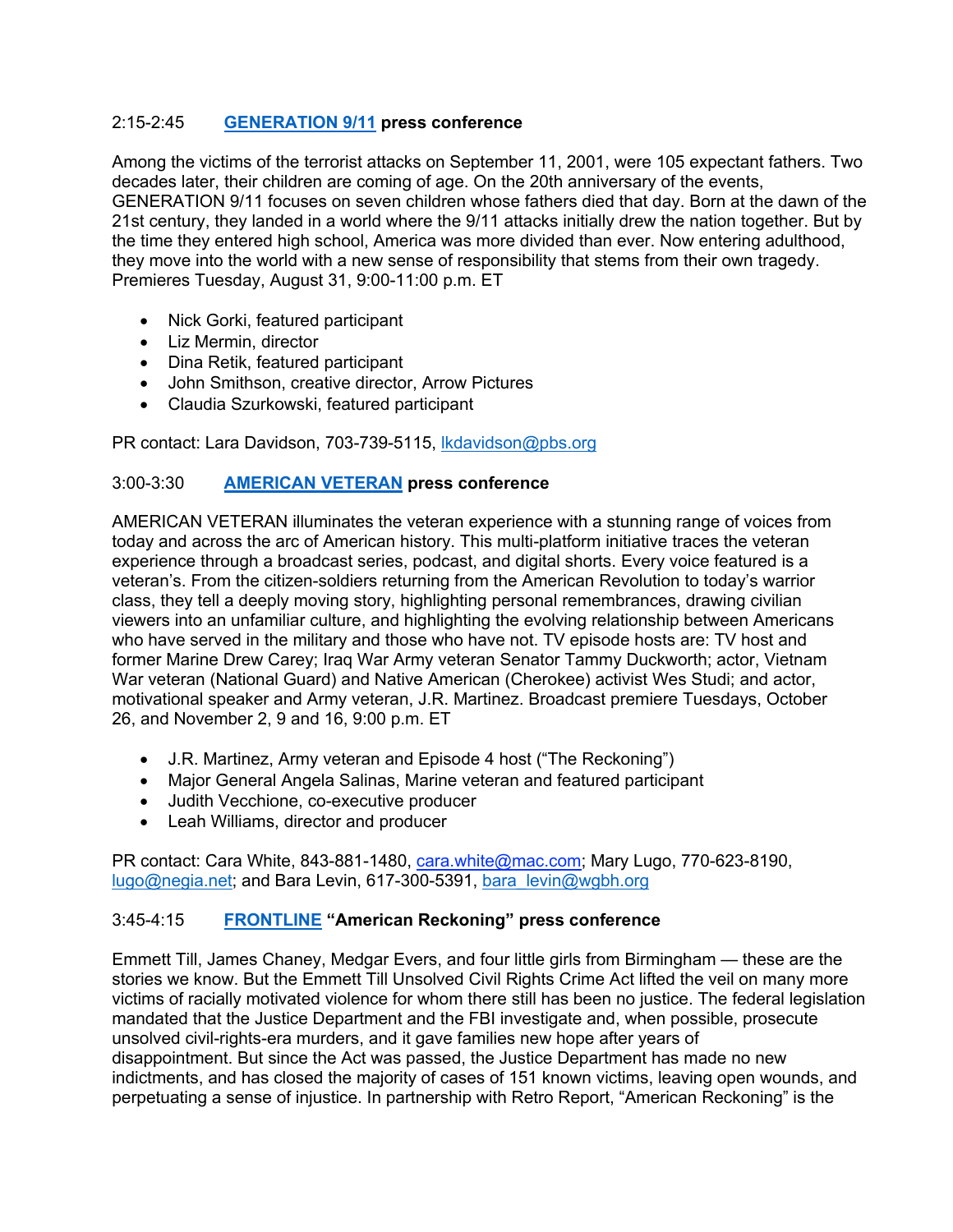story of one of those cases, the killing of NAACP leader Wharlest Jackson in Natchez, Mississippi in 1967, a family's search for answers, and the history and limits of a federal effort to right wrongs in our country's past. Premiere TBA

- Raney Aronson-Rath, series executive producer
- James Edwards, reporter and host, *Un(re)solved* podcast
- Brad Lichtenstein, writer, producer and director
- Yoruba Richen, writer, producer and director
- Tamara Shogaolu, creative director, *Un(re)solved* podcast

PR contact: Anne Husted, 617-300-5312, anne\_husted@wgbh.org

#### 4:30-5:00 **GREAT PERFORMANCES #PBSForTheArts press conference**

GREAT PERFORMANCES celebrates the resiliency of the performing arts amid the age of COVID-19 with two concerts spotlighting the reemergence of revered artists and arts organizations from the classical music scene.

Recorded May 2021, GREAT PERFORMANCES AT THE MET "Three Divas at Versailles" features Isabel Leonard, Ailyn Pérez and Nadine Sierra performing from the Royal Opera of Versailles in a primetime concert singing timeless selections by Mozart, Offenbach, Bizet and more. Premieres Friday, October 8, 10:00-11:00 p.m. ET.

GREAT PERFORMANCES also highlights a new work by legendary composer John Williams in "John Williams with Anne-Sophie Mutter at Tanglewood (w.t.)," a special concert recorded in July 2021 from Boston Symphony Orchestra's summer home, Tanglewood, conducted by both Williams and BSO music director Andris Nelsons. Premieres Fall 2021

- David Horn, series executive producer
- Isabel Leonard, three-time Grammy-winning Met Opera soprano, "Three Divas at Versailles"
- John Williams, Emmy, Grammy and Oscar-winning composer, "John Williams with Anne-Sophie Mutter at Tanglewood (w.t.)"

PR contact: Elizabeth Boone; 212-560-8831, booneb@wnet.org

## **Wednesday**

#### 12:30-1:00 **MASTERPIECE "All Creatures Great and Small, Season 2" press conference**

After a triumphant first season on MASTERPIECE, "All Creatures Great and Small" returns to the Yorkshire Dales to follow the adventures of veterinarian James Herriot in the 1930s. One of PBS's biggest hits of 2021, the series captivated viewers with its quirky humor, lovable characters, and heartwarming stories. Premieres Winter 2022

- Colin Callender, Emmy-winning executive producer
- Anna Madeley, actor, "Mrs. Hall"
- Nicholas Ralph, actor, "James Herriot"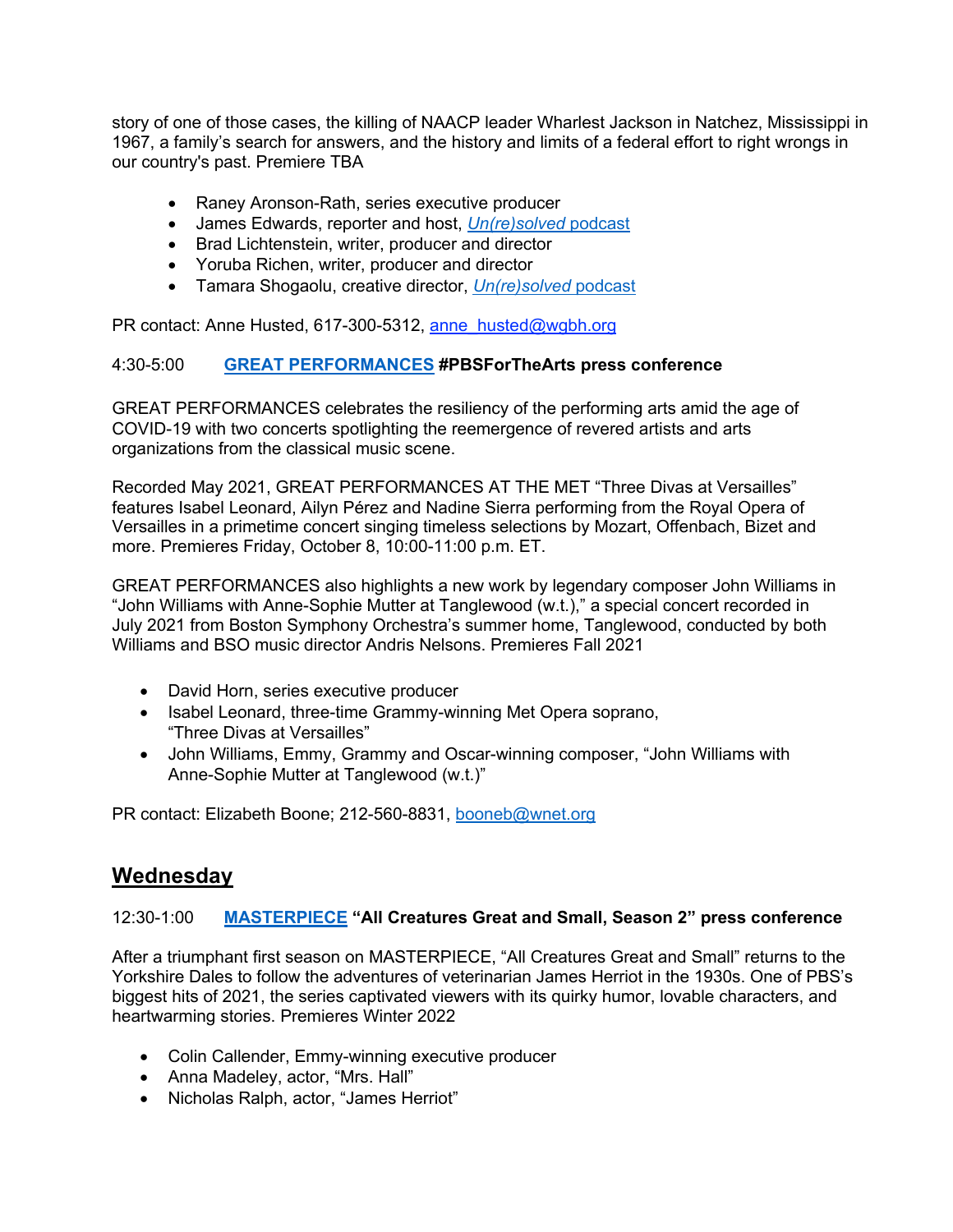- Rachel Shenton, actor, "Helen Alderson"
- Susanne Simpson, series executive producer
- Ben Vanstone, writer and executive producer
- Samuel West, actor, "Siegfried Farnon"
- Callum Woodhouse, actor, "Tristan Farnon"

PR contacts: Ellen Dockser, 617-300-5338, ellen dockser@wgbh.org; and Laura Garvey, 617-300-5342, laura\_garvey@wgbh.org

#### 1:15-1:45 **ALMA'S WAY (PBS KIDS) press conference**

ALMA'S WAY is created by actor and writer, Sonia Manzano, who positively impacted the lives of generations as "Maria" on SESAME STREET. Produced by Fred Rogers Productions, the series stars 6-year-old Alma Rivera, a proud, confident Puerto Rican girl, who lives in the Bronx with her parents and younger brother, Junior, as well as a diverse group of close-knit and loving friends, family, and community members. Every episode gives children ages 4-6 the power to find their own answers to problems, express what they think and feel, and recognize and respect the unique perspective of others. Premiere TBA

- Jorge Aguirre, head writer
- Summer Rose Castillo, voice actor, "Alma"
- Ellen Doherty, executive producer and Chief Creative Officer, Fred Rogers Productions
- Sonia Manzano, creator and executive producer

PR contact: Lubna Abuulbah, 571-263-0386, labuulbah@pbs.org

#### 2:00-2:30 **AMERICAN EXPERIENCE "Citizen Hearst" press conference**

In the 1930s, William Randolph Hearst controlled the largest publishing empire in the country. Comprised of 28 newspapers, a movie studio, a wire service, radio stations, and 13 magazines, Hearst used his media stronghold to achieve political power unprecedented in the industry, then ran for political office himself. A man of prodigious appetites and the model for Orson Welles's *Citizen Kane*, his castle, San Simeon, was a monument to his extravagance. While married to his wife Millicent, with whom he had five sons, he also conducted a decades-long love affair with actress Marion Davies, his companion until death. When Hearst died in 1951 at the age of 88, he had forever transformed the role of media in American life and politics. Based on historian David Nasaw's critically acclaimed biography, *The Chief*. Directed by Stephen Ives. Premieres Monday and Tuesday, September 27 and 28, 9:00-11:00 p.m. ET

- Cameo George, series executive producer
- Stephen Ives, writer and director
- Gary Kamiya, author, journalist, *San Francisco Chronicle* columnist and historian
- Victoria Kastner, author and former official historian at William Randolph Hearst's California estate at San Simeon

PR contact: Cara White, 843-881-1480, cara.white@mac.com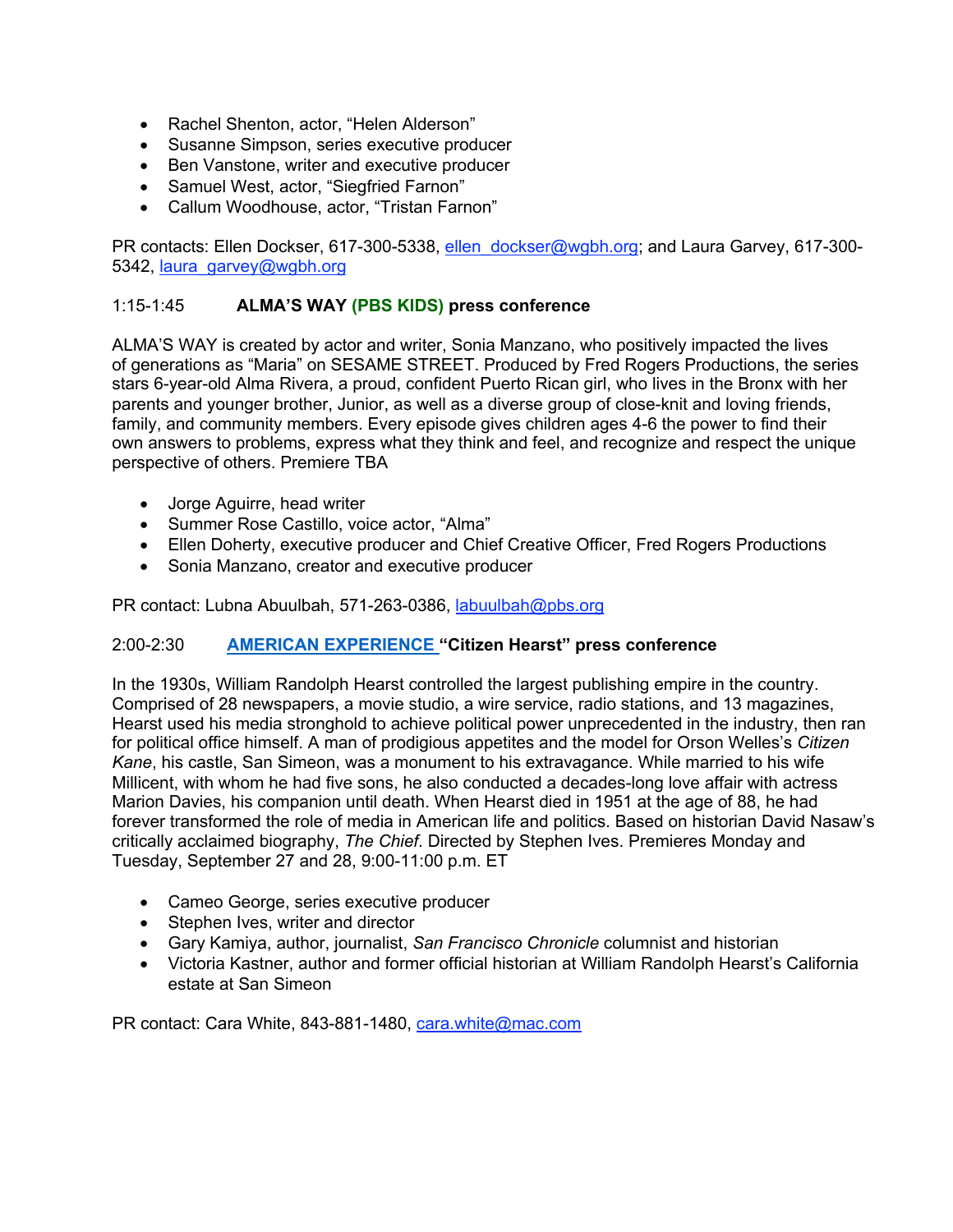## 2:45-3:15 **LA FRONTERA WITH PATI JINICH press conference**

In this two-hour PBS primetime special, acclaimed chef and James Beard Award-winning host Pati Jinich takes us to the fascinating, yet vastly misunderstood U.S.-Mexico border region, to experience and celebrate its rich, diverse, and unique culture through the noble and illuminating lens of food. Jinich, who received a master's degree in Latin American Studies from Georgetown University, will draw on her vast experience as a political analyst and later as a leader in the culinary world as Director of the Mexican Cultural Institute in Washington, D.C., to conduct in-depth, interviews with an array of residents along the border. LA FRONTERA will follow Jinich as she travels the length of the border encountering people from all walks of life and sharing a plate with fascinating characters both in and outside of the food world. Jinich's charismatic personality can currently be observed as host of the three-time Emmy nominated series PATI'S MEXICAN TABLE on PBS. Premieres Fridays, October 15 and 22, 9:00-10:00 p.m. ET

- Dan Connell, producer and director
- Pati Jinich, James Beard Award-winning host and executive producer
- Bill Gardner, vice president, PBS programming

PR contact: Stephanie Kennard, 571-319-7478, skkennard@pbs.org; and Vanessa Santos; vanessa@monacreative.co, 202-308-1937

## 3:30-4:00 **WASHINGTON WEEK press conference**

Award-winning journalists gather every Friday night in a robust roundtable discussion of the week's major national news stories, moderated by Yamiche Alcindor. Ongoing, Fridays, 8:00-8:30 p.m. ET

- Yamiche Alcindor, moderator of WASHINGTON WEEK; White House correspondent for the PBS NEWSHOUR; and political contributor for NBC News and MSNBC
- Jeff Bieber, series executive producer

PR contact: Cecily Van Praagh, 703-998-2756, cvanpraagh@weta.org

#### 4:15-5:00 **MUHAMMAD ALI press conference**

A film by Ken Burns, Sarah Burns and David McMahon, MUHAMMAD ALI brings to life one of the best-known and most indelible figures of the 20<sup>th</sup> century, a three-time heavyweight boxing champion who captivated millions of fans throughout the world with his mesmerizing combination of speed, grace, and power in the ring, and charm and playful boasting outside of it. Ali insisted on being himself unconditionally and became a global icon and inspiration to people everywhere. Premieres September 19-22, 8:00-10:00 p.m. ET

- Rasheda Ali, actor and daughter of Muhammad Ali
- Michael Bentt, actor and former WBO heavyweight champion
- Ken Burns, co-filmmaker

PR contact: Jordan Lawrence, 201-396-6529, jordan lawrence@dkcnews.com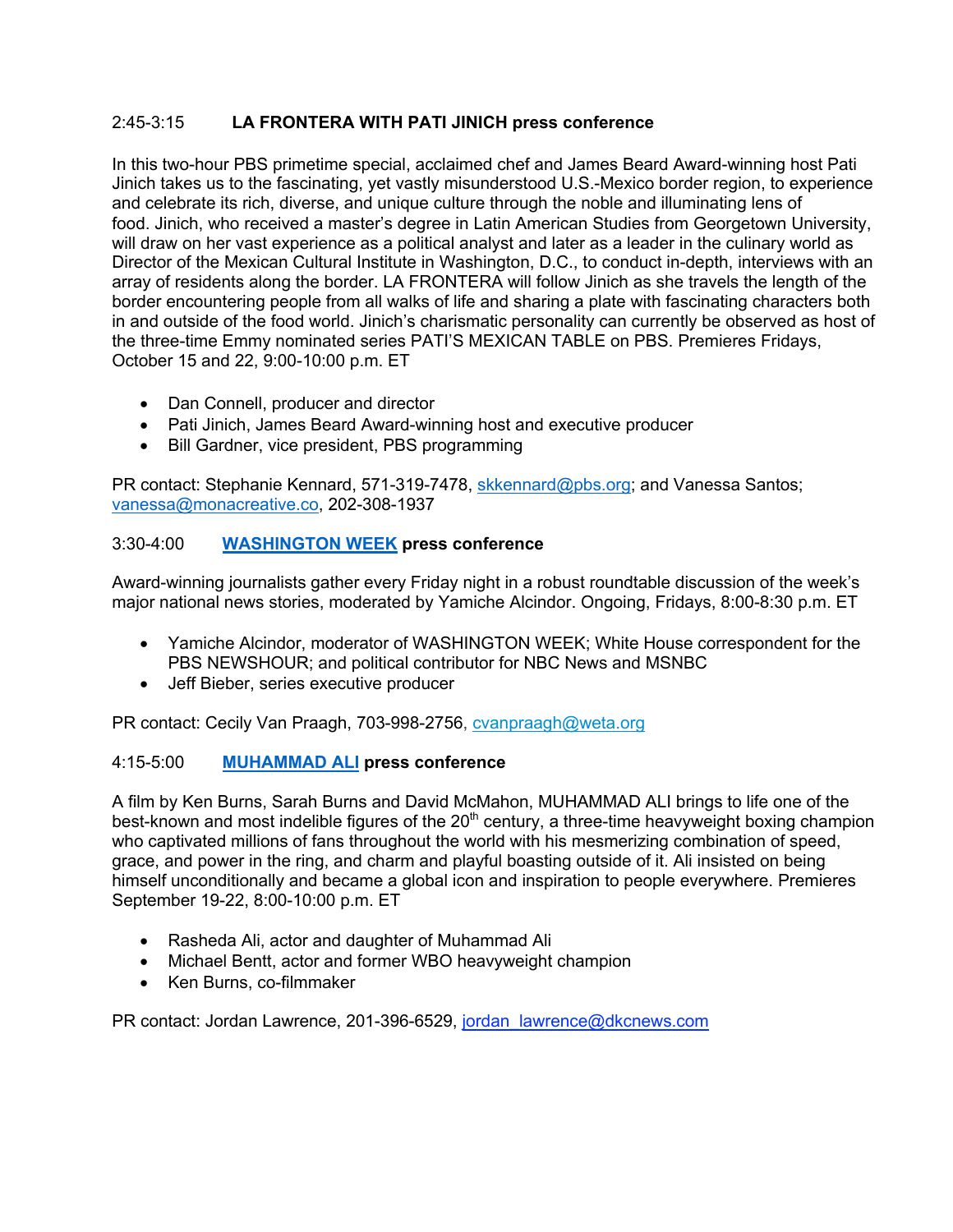# **Thursday**

#### 12:30-1:00 **AMERICAN MASTERS "Rita Moreno: Just a Girl Who Decided to Go for It" press conference**

Over a career spanning more than 70 years, Rita Moreno defied both her humble upbringing and relentless racism to become a celebrated and award-winning actor. This documentary explores the star's rich, decades-long career using vérité footage of Moreno today, archival footage of her roles and appearances, reenactments of her childhood, animation and interviews with Moreno, those close to her and performers she influenced. Film interviewees include Gloria Estefan, Morgan Freeman, Mitzi Gaynor, Whoopi Goldberg, Eva Longoria, Justina Machado, Terrence McNally, Karen Olivo, as well as Norman Lear and Lin-Manuel Miranda, who are also executive producers on the project. Premieres Tuesday, October 5, 9:00 p.m. ET

- Michael Kantor, series executive producer
- Rita Moreno, EGOT winner, film subject
- Mariem Pérez Riera, director and producer

PR contact: Ava Tews, 201-841-3638, tewsa@wnet.org

## 1:15-1:45 **CALL THE MIDWIFE (Season 10) press conference**

It's 1966, and it's a testing time for the midwives. But there's excitement, too, as the women's rights movement intensifies. Interesting challenges lie ahead for Nonnatus House, as well as great celebrations when England wins the World Cup. Premieres Sundays, October 3 through November 21, 8:00-9:00 p.m. ET

- Jenny Agutter, actor, "Sister Julienne"
- Megan Cusack, actor, "Nurse Nancy Corrigan"
- Ella Bruccoleri, actor, "Sister Frances"
- Stephen McGann, actor, "Dr. Turner"
- Heidi Thomas, creator and executive producer

PR contact: Lara Davidson, 703-739-5115, Ikdavidson@pbs.org

#### 2:00-2:20 **POV "Not Going Quietly" press conference**

A new father, Ady Barkan's life was upended when he was diagnosed with ALS. After a chance encounter with a powerful Senator on an airplane catapults him to fame, Ady and a motley crew of activists ignite a once-in-a-generation movement for universal healthcare, in a journey that transforms his belief in what is possible for the country and for his family. *Winner, Audience Award, SXSW Film Festival.* Premieres January 24, 2022, 9:00-10:30 p.m. ET

- Nicholas Bruckman, filmmaker
- Erika Dilday, series executive producer
- Rachael King, featured participant
- Amanda Roddy, producer

PR contact: Matisse Bustos, 212-989-8121 x3351, mbustos@pov.org; and Adam Segal, 212-642- 4317, adam@the2050group.com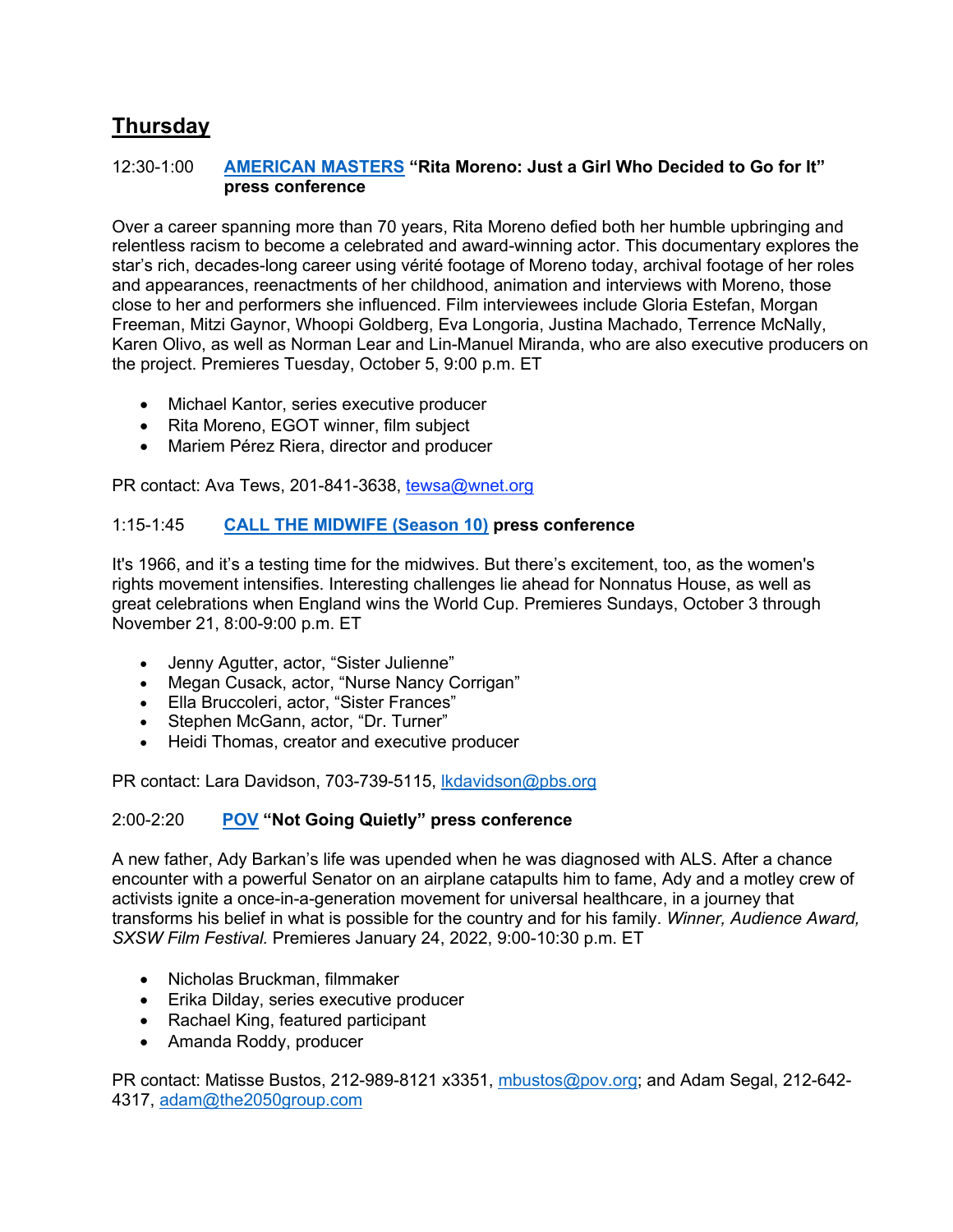## 2:25-2:45 **POV "Fruits of Labor" press conference**

Ashley Pavon, a Mexican-American teenager, dreams of graduating high school but increased ICE raids in her community threaten the family's stability since her mother is undocumented. Forced to become the family's primary breadwinner, she works long days in the strawberry fields and the night shift at a food processing factory while still trying to study. Set in a small agricultural town on the central coast of California, "Fruits of Labor" is a coming-of-age story about a determined American teenager traversing the seen and unseen forces that threaten to keep her family trapped in poverty. Directed by Emily Cohen Ibañez**.** *A co-production of POV and Latino Public Broadcasting, co-presented by POV and VOCES.* Premieres Monday, October 4*,* 10:00-11:30 p.m. ET

- Emily Cohen Ibañez, filmmaker
- Erika Dilday, series executive producer
- Ashley Pavon, featured participant

PR contact: Matisse Bustos, 212-989-8121 x3351, mbustos@pov.org; and Adam Segal, 2050 Group, 212-642-4317 adam@the2050group.com

## 3:00-3:30 **NOVA "The Cannabis Question" press conference**

A huge social experiment is underway. Fifty-five million Americans say they currently use cannabis, and that number is expected to grow as voters push for legalization in more and more states. Though many believe cannabis is benign, and even beneficial, the federal government classifies it like heroin—as a Schedule 1 drug, one that has no medical uses and poses serious safety concerns. Because of its classification, research on the plant's complex chemical makeup—and its effects on users—is lagging. Cannabis contains 100 different cannabinoids, chemicals that mimic ones found throughout our bodies. One is THC, which produces the high associated with cannabis use. Another, called CBD, shows promise for treating seizures, PTSD, opioid addiction, and insomnia. NOVA investigates the story of cannabis in the U.S., from the criminalization that has disproportionately harmed communities of color to the latest medical understanding of the plant. What risks does cannabis pose to the developing brain? How much do we know about its potential medical benefits? As cannabis becomes socially accepted, scientists are racing to understand its long-term health consequences. As cannabis becomes socially accepted, scientists are racing to understand its longterm health consequences. Premieres Wednesday, September 29, 9:00-10:00 p.m. ET

- Julia Cort, series co-executive producer
- Kassandra Frederique, executive director, Drug Policy Alliance
- Sarah Holt, writer producer and director
- Dr. Yasmin Hurd, neuroscientist and addiction expert, Mount Sinai
- Dr. Catherine Jacobson, neuroscientist, and mother of son featured in the film, whose epileptic seizures were treated with cannabis

PR contacts: Jordan Lawrence, 201-396-6529, jordan lawrence@dkcnews.com; and Jennifer Welsh, 978-985-9835, jennifer\_welsh@wgbh.org